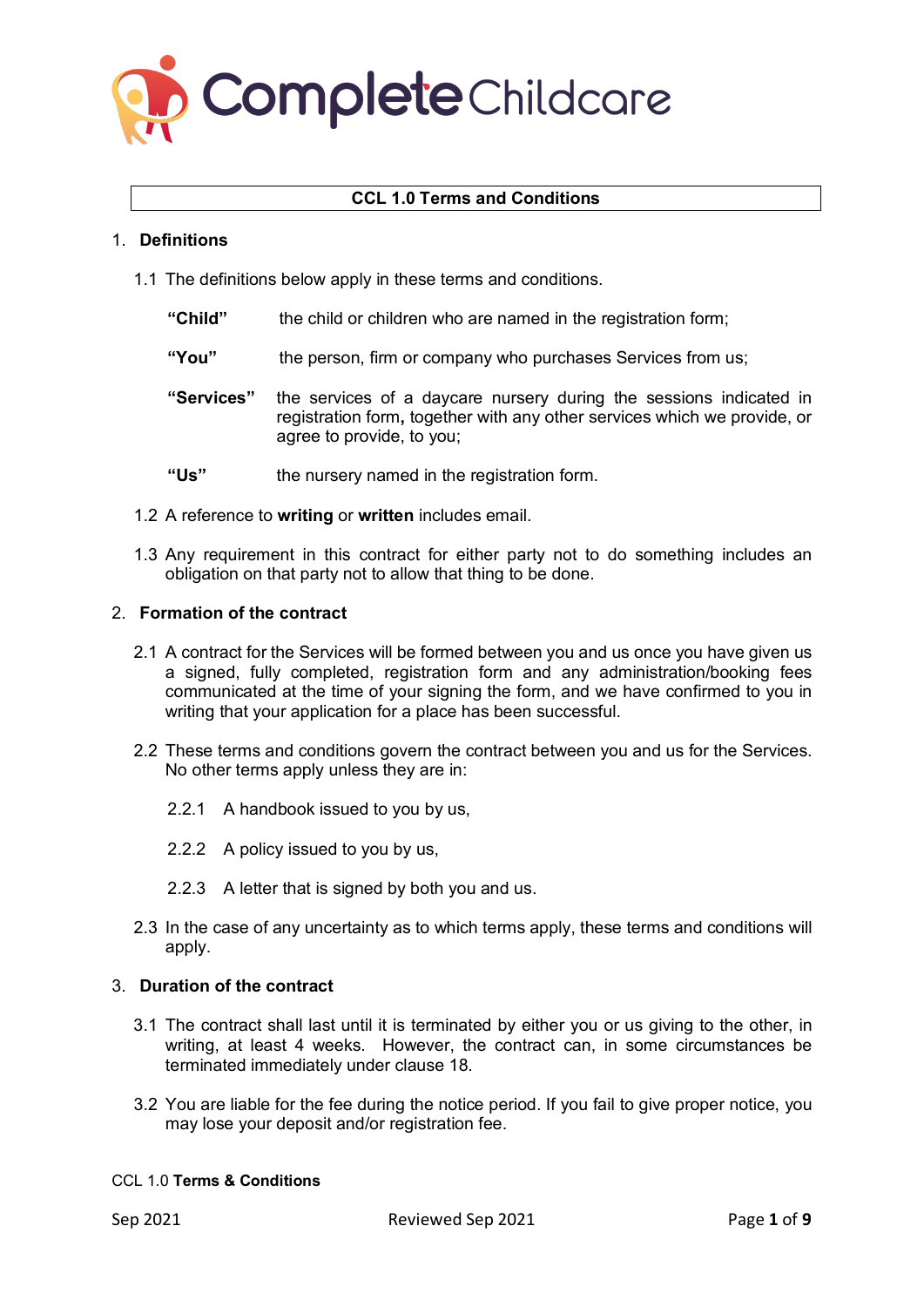

# 4. **Suspension of the Services**

The Services may be suspended (meaning the Child is temporarily not able to attend the nursery) in the circumstances set out in CCL 07 Critical Incident Policy, in the circumstances set out in clause 19, or if the behaviour of you or the child is deemed inappropriate to manage. If the Services are suspended for a period of more than 4 weeks, either of us may terminate the contract by giving the other 4 week's written notice.

# 5. **Our Obligations**

- 5.1 We will use all reasonable efforts to provide the Services to you, in accordance in all material respects with these terms and conditions and any other documents referred to in 2.2 above.
- 5.2 We welcome staff and children from many different backgrounds and ethnic groups. Human rights and freedoms are respected and we will do all that is reasonable to ensure that our culture, policies and procedures are made accessible to children who have disabilities and to comply with their social and moral obligations under the Special Educational Needs and Disability Act 2001 or Equality Act 2010 in order to accommodate the needs of children, applicants and members of staff who have disabilities for which, after reasonable adjustments, we can cater adequately

5.3 If we determine, in our sole discretion (after appropriate and reasonable analysis) that reasonable adjustments cannot be made for a Child and as such we cannot continue to adequately provide for that Child (or admit them as the case may be) then the we shall be permitted to request that you to withdraw the Child without being charged fees in lieu of notice.

### 6. **Your obligations**

- 6.1 You shall:
	- 6.1.1 Co-operate with us;
	- 6.1.2 Provide to us such information as we may reasonably require about
		- 6.1.2.1 The Child
			- 6.1.2.1.1 Any known medical condition, health problem, allergy, or diagnosed dietary requirement;
			- 6.1.2.1.2 Any prescribed medication;
			- 6.1.2.1.3 Any lack of any vaccination which the Child would ordinarily have by their age;
			- 6.1.2.1.4 Any family circumstances or court orders affecting the Child;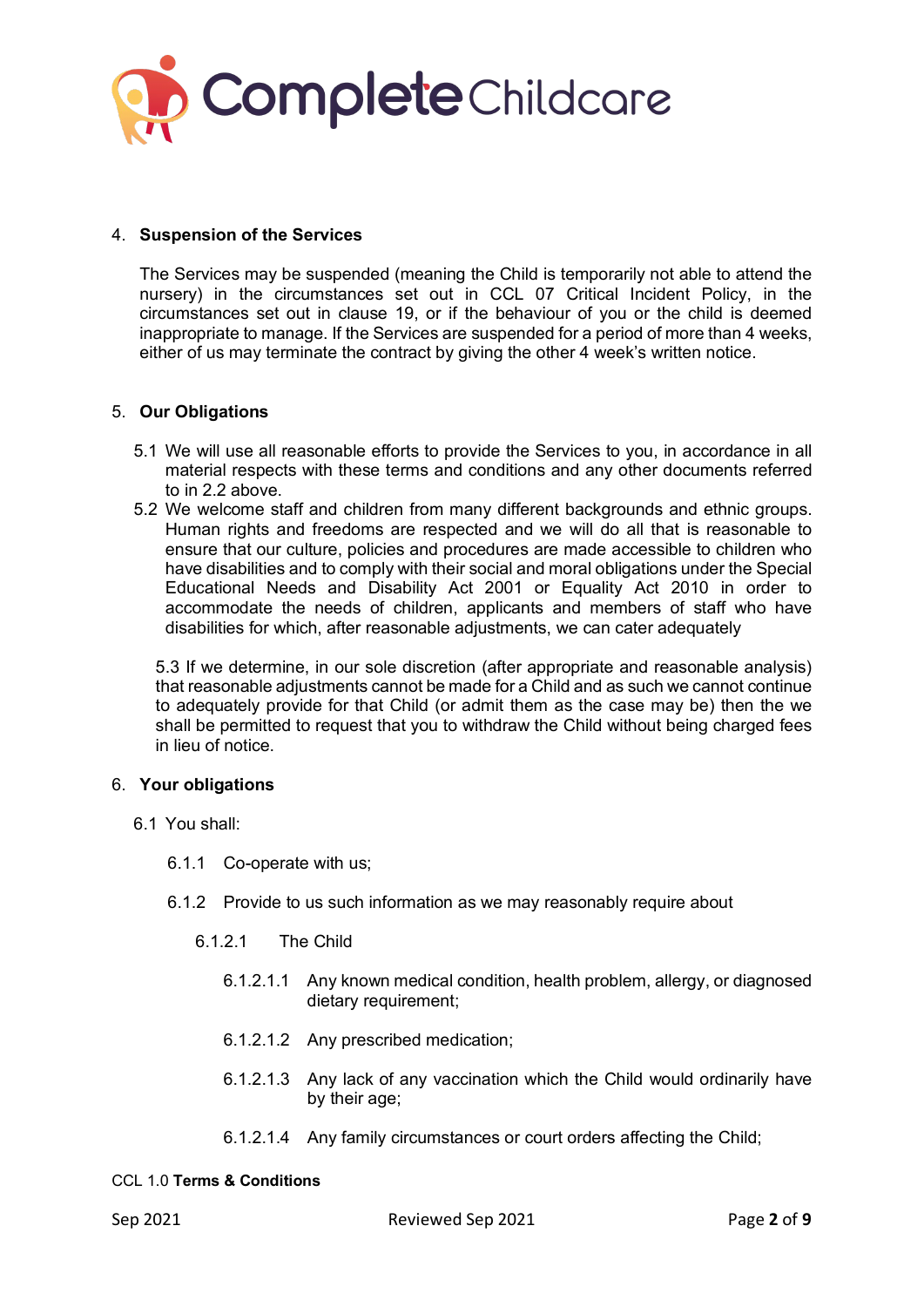

- 6.1.2.1.5 Any concerns about the Child's safety; and
- 6.1.2.2 Your contact details, and those of your authorised persons who may collect the Child.
	- 6.1.2.2.1 In the best interests of the child that is unwell at nursery we request that you or one of the authorised persons who can collect are within one hour travelling distance from the nursery site.
- 6.2 You must (a) ensure that these details are accurate and (b) keep these details up-todate, by promptly informing us in writing whenever they change or by updating these through the Famly service.
	- 6.2.1 As regards arrivals and departure of a child, please refer to the nursery's OPS 1.1 Arrivals and Departures Policy. Please ask for a copy of it if necessary.
- 6.3 If our performance of our obligations under the contract is prevented or delayed by anything you do (or fail to do), we shall not be liable.
- 6.4 You shall not employ (or attempt to employ) any member of our staff without our consent, until six months from the end of this contract.

# **7. Charges and payment**

- 7.1 You shall pay the charges as set out in the fees table provided to you at the time of your registration.
- 7.2 Charges are due even if the Child is absent.
- 7.3 We charge for bank holidays and/or staff training days.
- 7.4 Our nurseries close over Christmas  $(25<sup>th</sup> December 1<sup>st</sup> January)$  and fees will still be charged for this period.
- 7.5 VAT is not charged on nursery fees (nursery provision is an exempt supply for VAT purposes).
- 7.6 The quoted charges are per Child, per core day
- 7.7 Extra hours (or parts of an hour) will be charged for (at the ruling rate) and must be booked at least 24 hours in advance.
- 7.8 The charges must be paid monthly in advance, by the **5th** day of the month in which the service is being provided.
- 7.9 All payments must be made by direct debit, standing order, childcare vouchers or via a Tax-Free Childcare account. Additionally payments can be made by debit or credit card through the Famly app. **We do not accept cash payments** and may agree to payment by cheque on a temporary basis or to clear any account arrears. No payment shall be deemed to have been made until it is cleared into our bank account. If a cheque bounces, or payment fails, we may charge a reasonable administration fee (currently **£20**).
- CCL 1.0 **Terms & Conditions**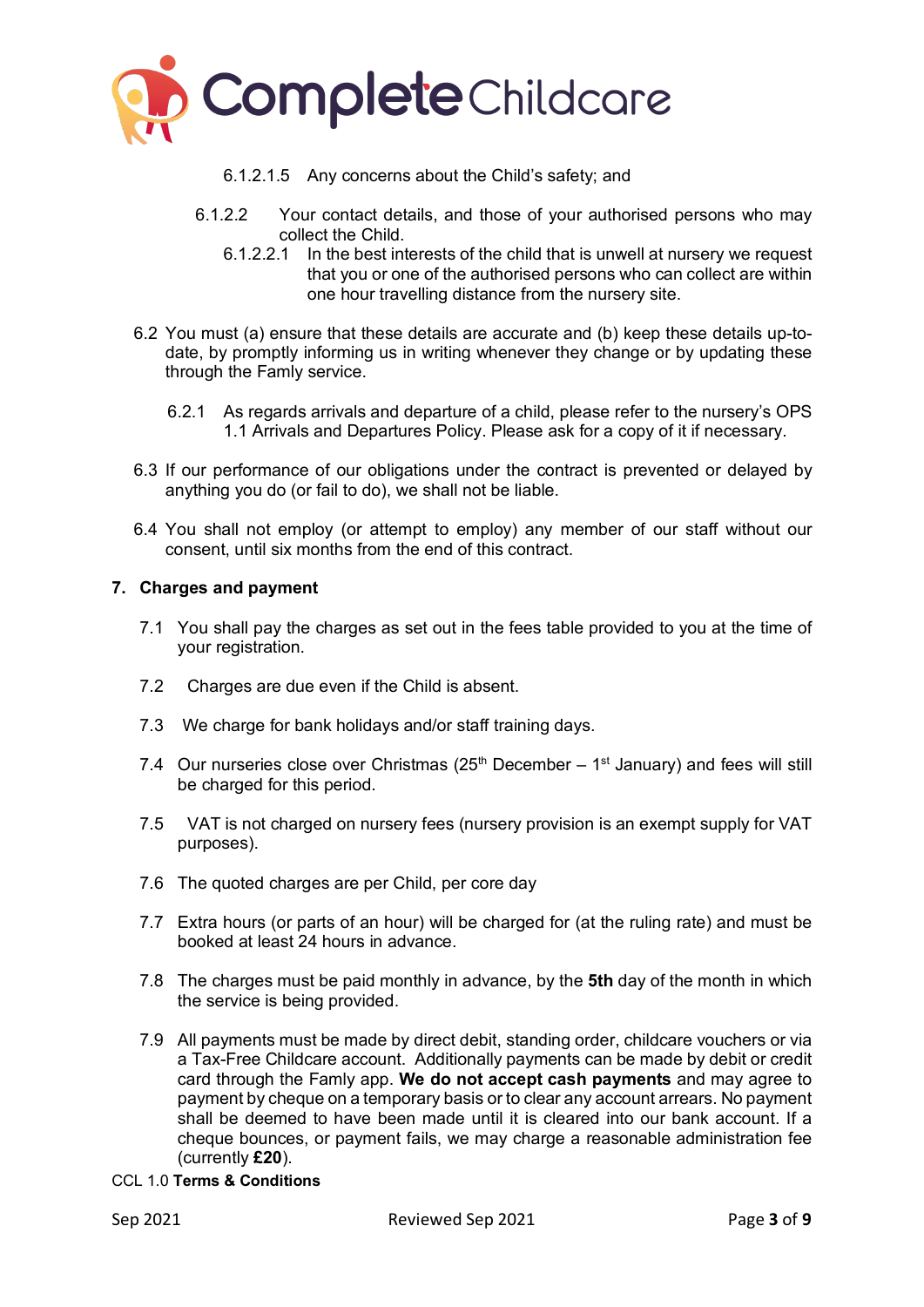

- 7.10 We may increase our charges and will give you written notice of any such increase **4 weeks** before the proposed date of increase.
- 7.11 Without restricting any other legal right that we may have, if you fail to pay us on time, we may:
	- 7.11.1 Make an interest charge on late fees at the rate of 5% over The Royal Bank of Scotland base rate. Unless otherwise notified to you in writing, interest shall accrue on a daily basis from the due date until the date of actual payment of the overdue amount, whether before or after judgment. You must pay us the interest together with the overdue amount. In addition we will be entitled to recover from you the full amount of our administrative and other costs incurred in recovering any unpaid sum including legal costs and disbursements on an indemnity basis.
	- 7.11.2 Charge you a reasonable administration fee (currently £ **25**)
	- 7.11.3 Suspend all Services until payment has been made in full, which will include the suspension of the Child, or even terminate the contract permanently.
- 7.12 If you owe us any money, and make a claim against us, we may set off what you owe us against what you are claiming from us.
- 7.13 We reserve the right to charge late fees if you collect your child late after the end time of their booked session, and a premium charge applies after the nursery is closed. Please see the information sheet "Useful Information for Parents".

# **8. Reducing sessions**

You are required to give us 4 week's written notice of a reduction in the number of sessions you require.

### **9. Free nursery education**

- 9.1 If you wish to take up your free nursery education, you are required to complete and sign a Parental Declaration on a termly basis, detailing how and when you will take up the free sessions.
- 9.2 Our charges will not be made in respect of the free sessions as detailed in the Parental Declaration, but we are entitled to make a reasonable charge for meals or additional services provided during any free session.

# **10. Welfare of the Child**

10.1 We will do all that is reasonable to safeguard and promote the Child's welfare and to provide care to at least the standard required by law and often to a much higher standard.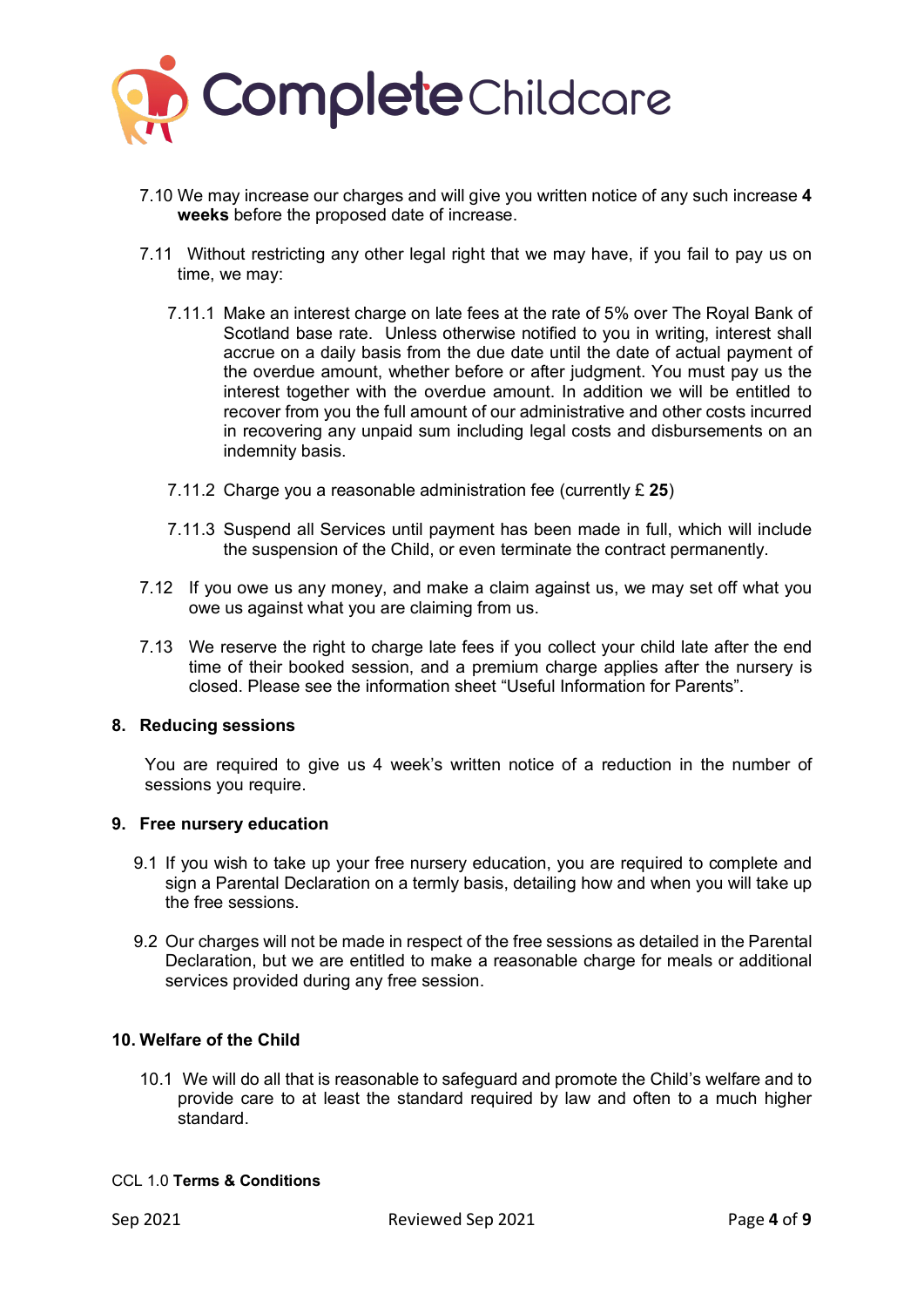

- 10.2 We will respect the Child's human rights and freedoms which must however, be balanced with the lawful needs and rules of our nursery and rights and freedoms of others.
- 10.3 Your consent to such physical contact as may be lawful accord with good practice, and be appropriate and proper for teaching and instruction and for providing comfort to a Child in distress, or to maintain safety and good order, or in connection with the Child's health and welfare.
- 10.4 As regards behaviour management techniques and sanctions, please refer to the nursery's CCW 01.5 Behaviour Management Policy. Please ask for a copy of it if necessary.
- 10.5 The nursery uses emergency procedures for accidents, evacuations, incidents and allergic reactions, please refer to the individual policies and procedures and ask for a copy where required.

# **11. Health and medical matters**

- 11.1 If the Child shows signs of being unwell, in the opinion of the manager or their deputy, either on arrival or during the nursery session, the nursery may request the child is not in attendance that day. The nursery will contact you or the emergency contact indicated on the registration form. You must inform us immediately of any changes to these contact details. If your child requires urgent medical attention while under our care, we will, if practicable attempt to contact you and obtain your prior consent. However, should we be unable to contact you we shall be authorised to make the decision on your behalf should consent be required for urgent treatment recommended by a doctor (including anaesthetic or operation, or blood transfusion) unless you have previously notified us you object to blood transfusions)).
- 11.2 If the Child is suffering from a communicable illness, he/she should not be brought to the nursery until such time as the infection has cleared. We take guidance from recognised health sources such as NHS for appropriate exclusion periods. A full copy of our infection control policy is available from the nursery manager.
- 11.3 You must notify the nursery manager if the Child is absent from the nursery through sickness or for any other reasons.
- 11.4 If the Child has been sent home from the nursery because of ill health, he/she will only be re-admitted if in the opinion of the manager or their deputy the child has returned to good health.
- 11.5 As regards medication, and the administration of it to a Child, please refer to the nursery's MED 1.2 Medication Policy. Please ask for a copy of it if necessary.

11.6 Please also see clause 6.1.2 on matters we need to be informed about.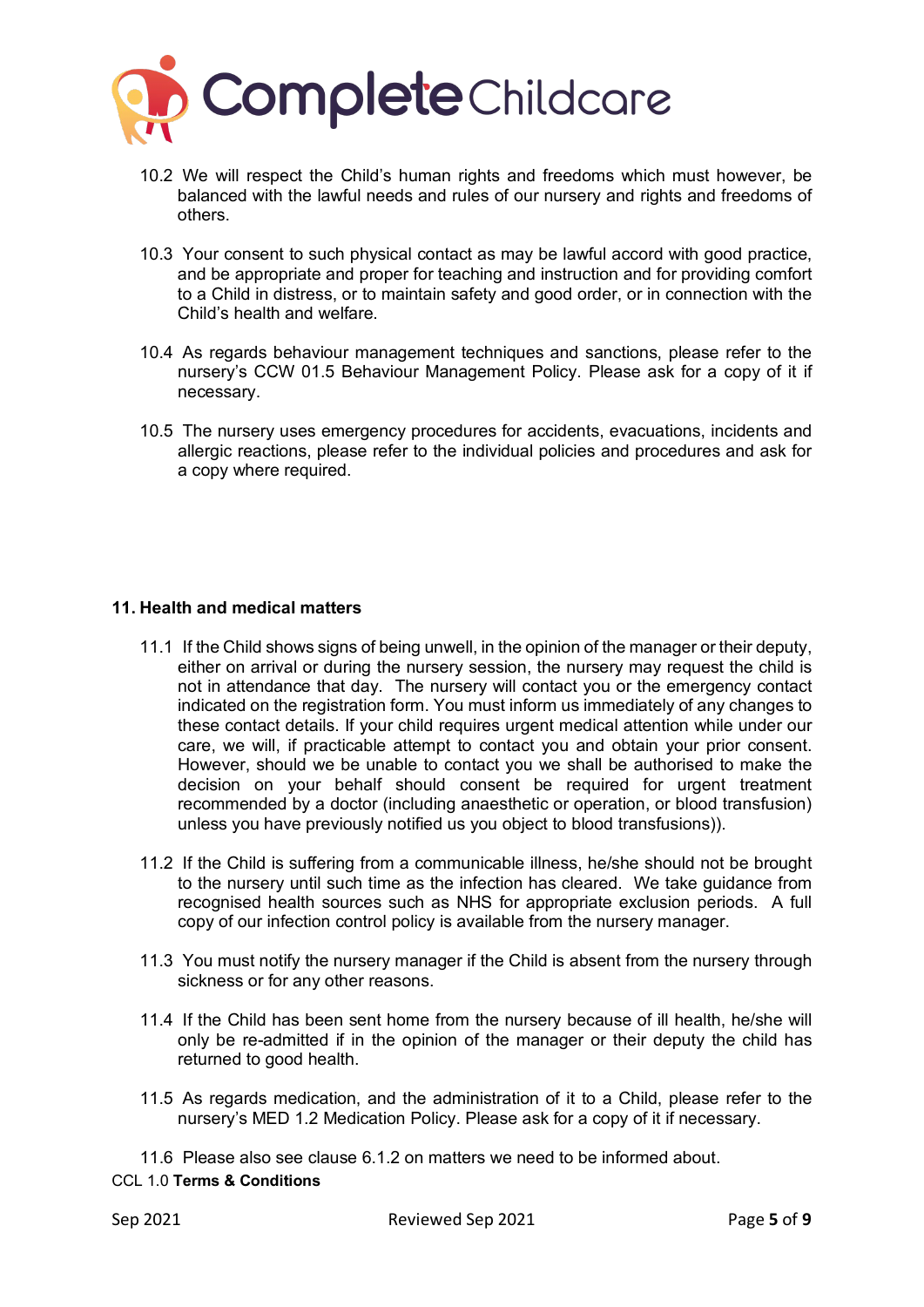

# **12. Food/dietary requirements**

- 12.1 We will work with you to provide suitable food for your Child, if they have a special dietary requirement or any allergies as diagnosed by a doctor or dietician. All reasonable care will be taken to ensure that a Child does not come into contact with certain foods with support from parents and external professionals should the need arise.
- 12.2 Menus will be displayed for inspection, and parents and children will be able to contribute to the review of these.
- 12.3 No packed lunches are to be supplied by parents unless by prior arrangement with the nursery

# **13. Reporting of neglect or abuse**

We have an obligation to report to the relevant authorities any suspicions we have that your Child has suffered neglect or abuse, and where necessary we may do so without your consent and/or without informing you. Please refer to the nursery's SG 1.0 Safeguarding Policy. Please ask for a copy of it if necessary.

### **14. Limitation of liability**

- 14.1 This clause sets out our (and our employees', agents', consultants' and subcontractors') liability to you in respect of the contract (including any breach of it, any statement we make to you about it, our termination of it).
- 14.2 All terms implied by law are, to the fullest extent permitted by law, excluded or deleted from the contract.
- 14.3 Nothing in these terms and conditions in any way limits our liability for fraud, or for death or personal injury resulting from negligence.
- 14.4 We shall not be liable for:
	- 14.4.1.1 Any loss or damage to any toys, equipment or bags, clothing etc. you may bring into our nursery;
	- 14.4.1.2 Any accident, loss or damage to any vehicles, or items stored within them that are parked on the nursery property;
	- 14.4.1.3 Loss of any profits, or consequential loss; or any other indirect loss; and
- 14.5 Subject always to clause 14.3, our total liability (in contract, tort including negligence or breach of statutory duty, or otherwise) shall be limited to cumulative price paid by you for the Services over the course of the contract.
- CCL 1.0 **Terms & Conditions**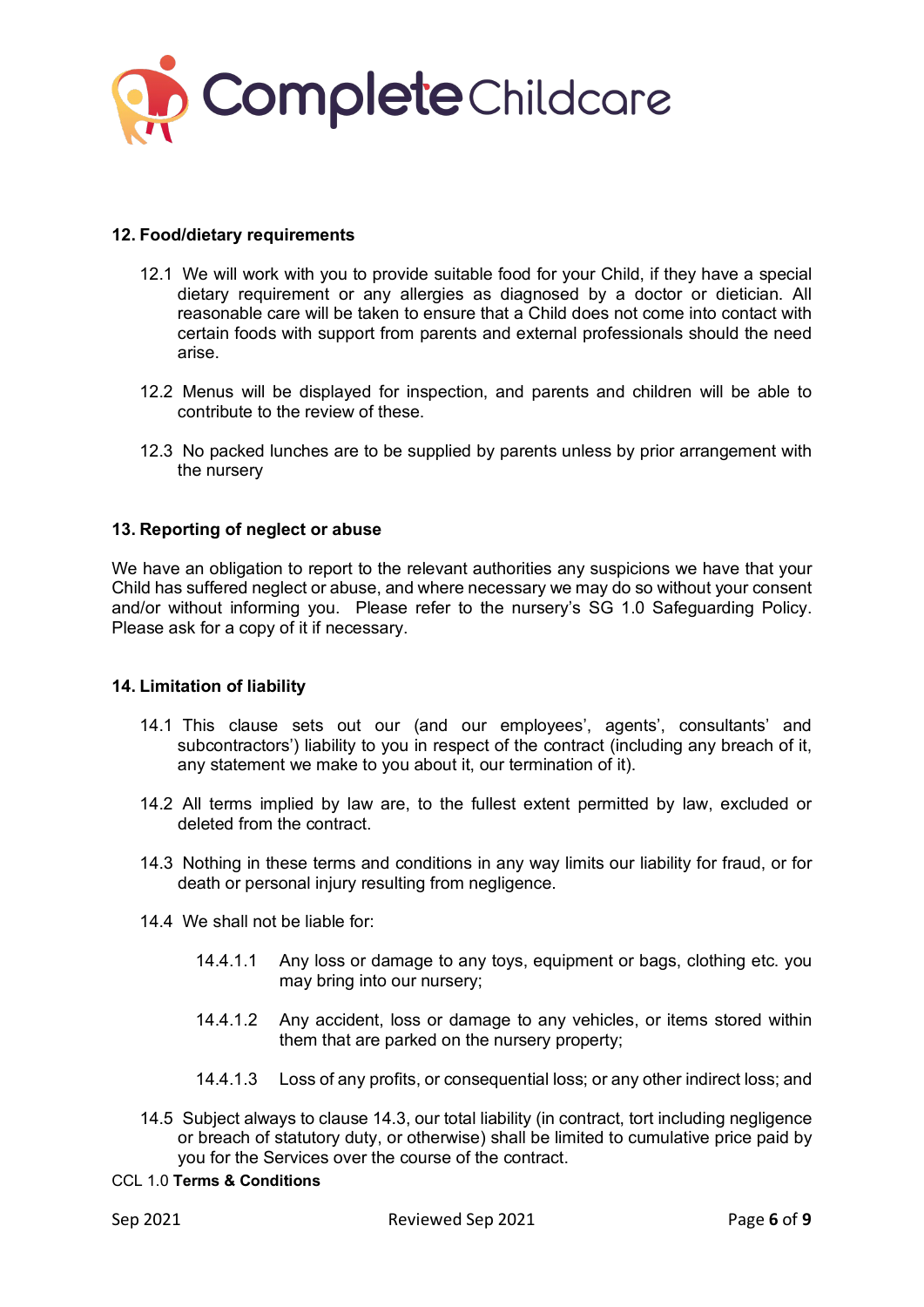

# **15. Data protection**

- 15.1 You agree that your personal data will be processed by and on behalf of us in connection with the Services in accordance with policy CCL 5.0 Access, Confidentiality and Storage of Information.
	- 15.2 We may take photographs and/or videos of your Child for promotional, training and as evidence of their development only. If you do not wish for your Child to be included in such photographs or videos, please inform us by completing the

'permission form' given to you on enrolment, or by writing to the nursery manager.

- 15.3 Your and your Child's image may be captured by on-site CCTV system where installed. Our retention period for this footage is 30 days and your rights expressed within the General Data Protection Regulation is unaffected.
- 15.4 You agree that details of your name, address and payment record may be submitted to third parties in the event of non-payment of fees.

# **16. Security**

Parents are welcome to visit the nursery, but we will not admit anyone without prior notification. It is your responsibility to ensure that we are aware of who will be collecting your Child. No Child will be allowed to leave the building with any person who has not been notified as an authorised person to collect the Child on your behalf.

# **17. Complaints and concerns**

Please address any complaint or concern to the person in charge, in the first instance, and if the matter is not resolved within a reasonable period, please refer it to the nursery manager. Please also refer to our complaints and compliments policy which shall apply to any complaints received by us. Please refer to the CCL 2.0 Compliments & Complaints policy. Please ask for a copy of it if necessary.

We are registered and regulated by Ofsted who can be contacted regarding any complaint you may have about your child's childcare, you can ring 0300 123 1231 or you can write to them at:

Applications, Regulatory and Contact (ARC) Team **Ofsted** Piccadilly Gate Store Street Manchester. M1 2WD

www.ofsted.gov.uk/early-years-and-childcare

CCL 1.0 **Terms & Conditions 18. Termination for breach of contract, or bankruptcy/insolvency**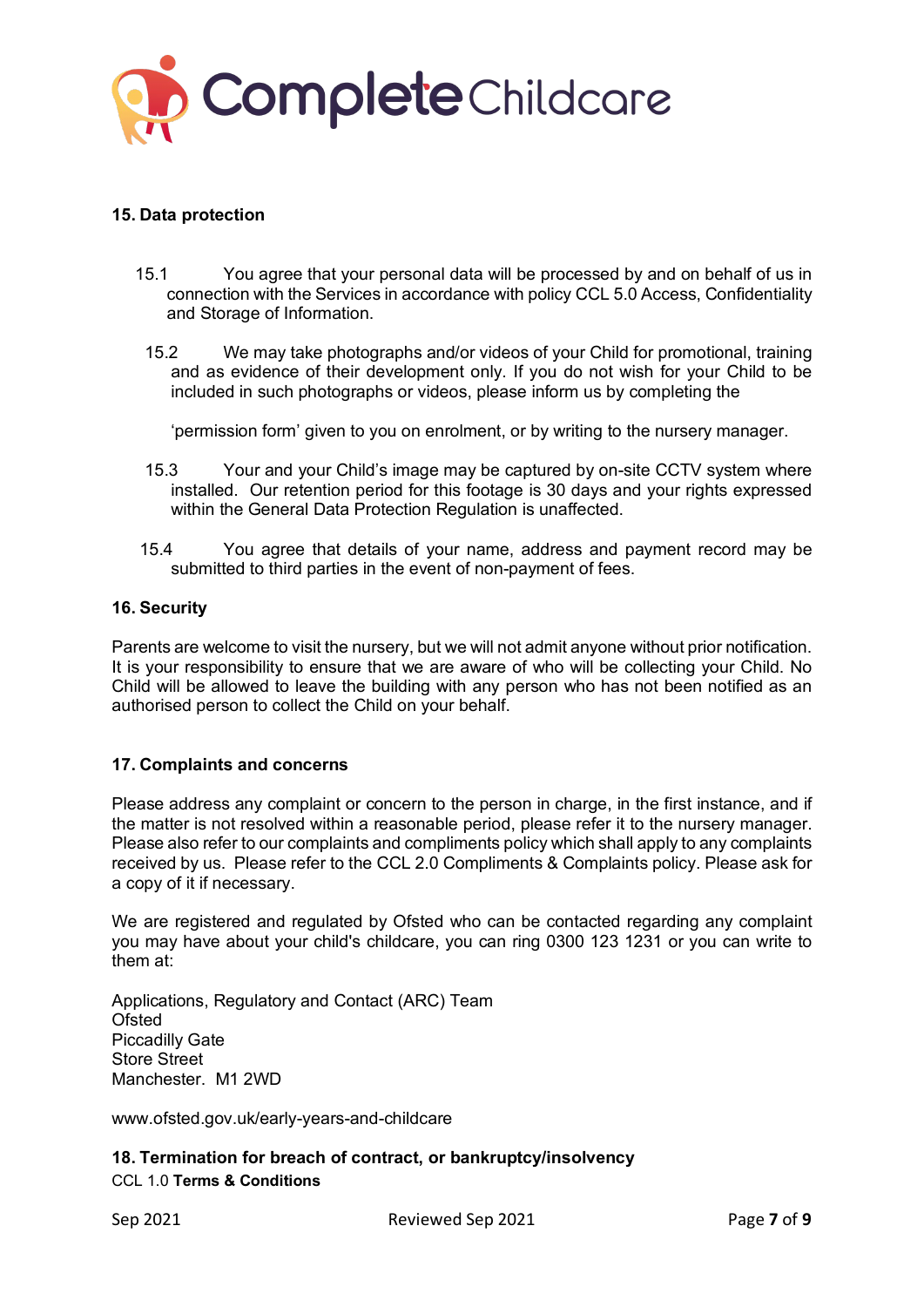

- 18.1 Without restricting any other legal rights which the parties may have, either party may terminate the contract without liability to the other immediately on giving written notice to the other if:
	- 18.1.1 The other party fails to pay any amount due under the contract on the due date for payment and remains in default for [10] days or more; or
	- 18.1.2 The other party commits a material breach of any of the terms of the contract and (if such a breach is capable of being remedied) fails to remedy that breach within 30 days of that party being notified in writing of the breach; or
	- 18.1.3 The other party suspends, or threatens to suspend, payment of its debts or is unable to pay its debts as they fall due or admits inability to pay its debts or is

deemed either unable to pay its debts or as having no reasonable prospect of so doing, in either case, within the meaning of section 268 of the Insolvency Act 1986.

- 18.2 On termination of the contract for any reason:
	- 18.2.1 You shall immediately pay all of our outstanding unpaid invoices and interest and, in respect of Services supplied but for which no invoice has been submitted, we may submit an invoice, which shall be payable immediately on receipt; and
	- 18.2.2 Any clause in these terms and conditions which implicitly is intended to survive termination shall continue in force.

### **19. Events that are beyond our control**

- 19.1 If any event beyond our reasonable control (e.g. a fire, flood, E-Coli outbreak, strike, civil action, act of terrorism, war etc.) occurs, for which we have business interruption insurance, we may close the nursery without liability to you and we will not charge you for the fees for the time the nursery is closed. We will keep you informed, in such an event.
- 19.2 If it is, in our reasonable opinion, necessary or in the interests of the Child to do so, we may close the nursery even though our business interruption insurance will not cover us for the closure. In these circumstances, we will charge you for the time the nursery is closed. For example, we may close because of severe weather conditions, outbreak of flu, swine flu or other illnesses etc.

# **20. Invalid clauses**

If any part of the contract is found by any court or similar authority to be invalid, illegal or unenforceable, that part shall be struck out, but the rest of the contract shall apply.

### **21. Changes to these terms and conditions**